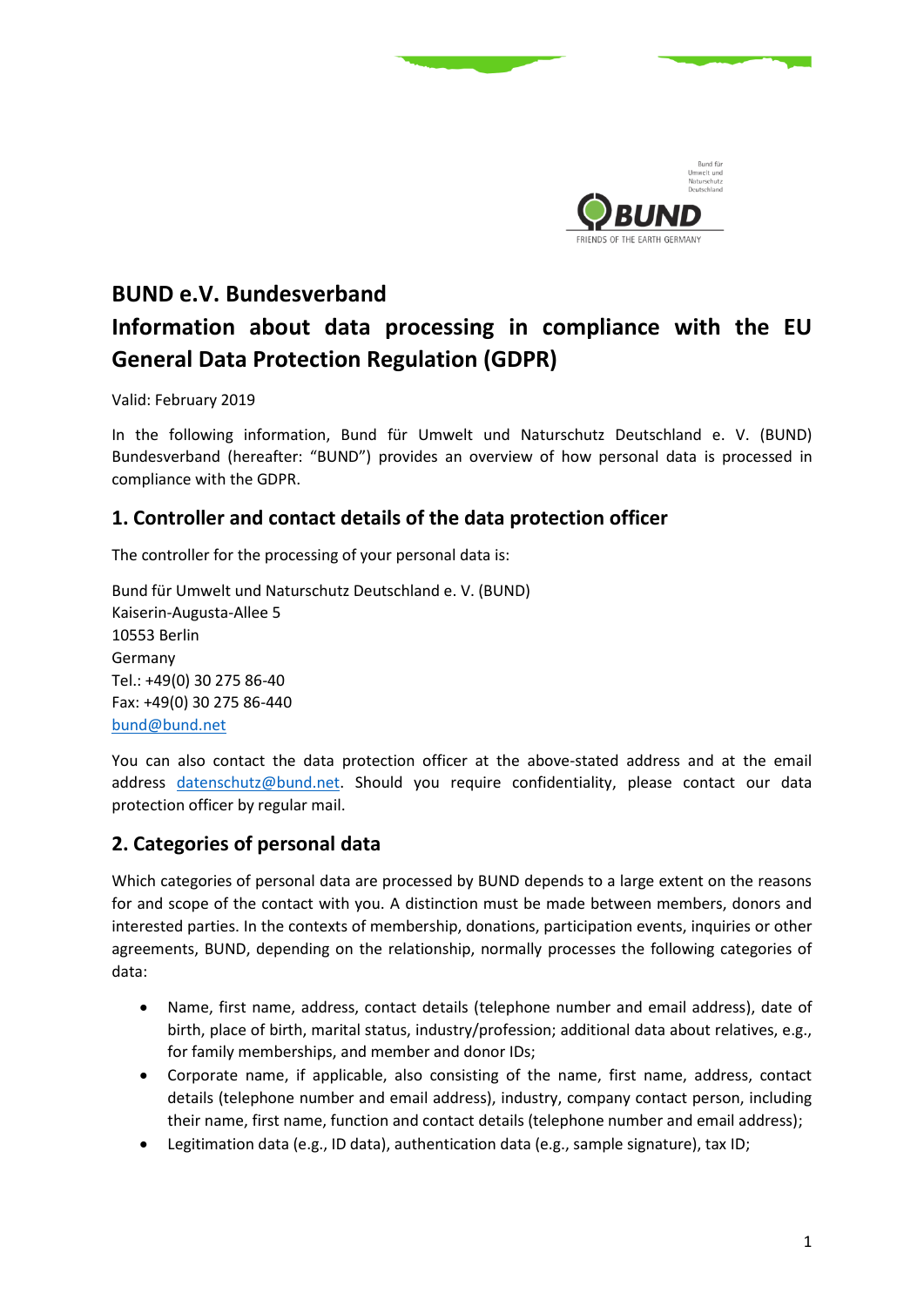- Payment transaction and order data (e.g., bank/credit card details or payment transactions), credit score (payment behavior towards business partners);
- Member and donor histories or interested party history in the context of legacies.

If contact is established with you directly during your membership or in the course of donor or interested party support during participation events, further data, e.g., information about the contact channel, date, occasion, results and copies of written correspondence will be processed.

## **3. Data processing purposes and legal bases**

BUND will process your above-stated personal data and categories of personal data for the performance of the respective contract (e.g., membership, donation or participation event) or precontractual measures (e.g., contact inquiries or requests for information) with you under Art. 6(1) Letter b GDPR. Your contact data will also be used for these purposes, e.g., for specific information or follow-up questions.

In addition, BUND is subject to various legal requirements (e.g., the German Money Laundering Act [Geldwäschegesetz, GwG] and tax laws) and will also process your data on the basis of legal requirements under Art. 6(1) Letter c GDPR or for tasks carried out in the public interest under Art. 6(1) Letter e GDPR. Processing purposes include, among other things:

- Application and evidence obligations in the context of grants from public bodies;
- Fraud and money laundering prevention;
- Compliance with monitoring and reporting obligations and audit requirements under tax law;
- Compliance with official and court orders and directives;
- Assessment and management of risks by BUND.

If necessary, BUND will process your data as part of a weighing of interests under Art. 6(1) Letter f GDPR to safeguard the legitimate interests of BUND or of third parties. For example:

- Measures for association management and the further development of statutory tasks;
- Exercise of legal claims and defense in the event of legal disputes;
- Safeguarding BUND's IT security and IT operations;
- Preventing crime.

BUND may also process your data as part of a weighing of interests under Art. 6(1) Letter f GDPR, e.g., on the basis of your membership, donor relationship, participation events, existing agreements or inquiries for needs-based information according to your interests as part of BUND's statutory purposes (self-advertising), subject to the following conditions:

- Postal marketing, insofar as you did not object to this processing; you may object (see Section 7) to the use for such marketing purposes at any time for the future by contacting us using our contact details (see Section 1);
- Telephonic marketing to companies with your presumed consent, insofar as you did not object to this processing; you may object (see Section 7) to the use for such marketing purposes at any time for the future by contacting us using our contact details (see Section 1).

#### **BUND will not transfer your data to third parties for marketing purposes.**

If you consented to the processing of your personal data for certain purposes, processing for such purposes will be lawful under Art. 6(1) Letter a GDPR. Consent may be withdrawn at any time for the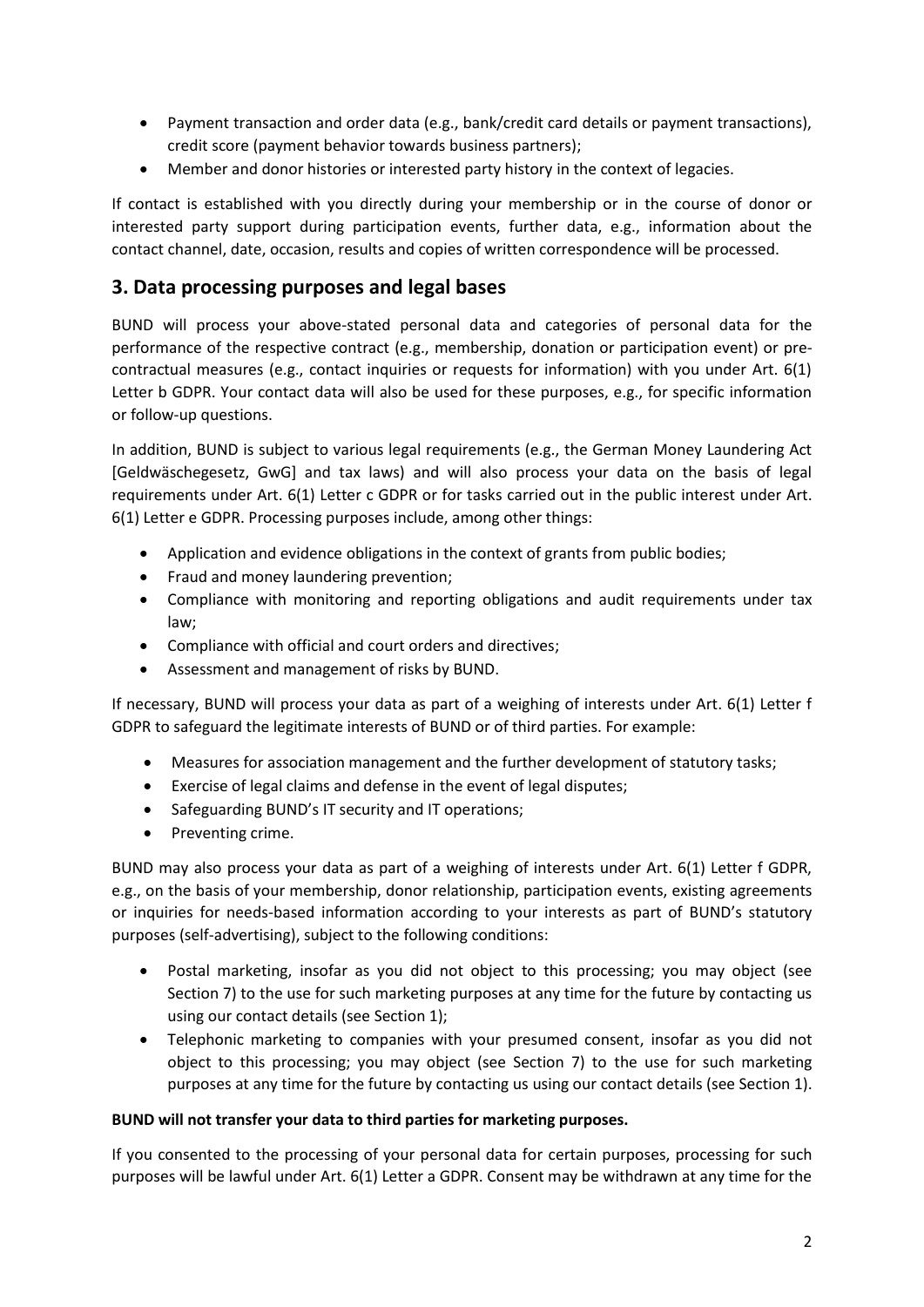future by contacting us using our contact details (see Section 1). Consent may, among other things, be granted for:

- The sending of the BUND newsletter, oriented to your interests (e.g., for information inquiries), to your email address;
- Using the occasion/contents of a participation in a campaign for the interest-based organization of the newsletter's contents which, depending on the campaign, may represent special categories of personal data under Art. 9 GDPR the consent to which will be the subject of a special notice;
- Telephonic marketing for BUND's statutory purposes, including donations to BUND.

## **4. Recipients and categories of recipients of personal data**

Within BUND, access to your data is only granted to the bodies that require your data for the performance of and compliance with our contractual and legal obligations. Service providers employed by BUND may also receive personal data for such purposes if they are commissioned as processors in accordance with Art. 28 GDPR.

Potential recipients of personal data include, e.g.:

- BUND's state and regional branches that are responsible for your place of residence under the multi-tiered BUND membership, according to the association's statutes;
- Cooperation partners with whom joint campaigns or projects (e.g., participation events) are performed online or through print products;
- Public bodies and institutions (e.g., tax offices or the German Federal Central Tax Office) where there are legal or official obligations;
- Other banks or financial service providers;
- Commissioned processors, e.g., for membership or donation advertising, EDP/IT application support/maintenance, archiving, document processing, call center services, compliance services, controlling, data screening according to legal specifications, personalized letter printing and sending, email sending, data destruction, auditing services or payment transactions;
- Other data recipients on the basis of your consent.

## **5. Data transfers to third countries or international organizations**

We will only transfer data to countries outside of the EU or EEA (so-called third countries) if necessary for the performance of your order, required by law (e.g., reporting obligations under tax law), with your consent or as part of commissioned processing. If we use service providers in third countries, which is currently not the case, they are obliged, in addition to compliance with written instructions, to comply with the level of data protection in Europe through appropriate measures (e.g., EU standard contractual clauses).

## **6. Data storage duration**

BUND will process and store your personal data for as long as is necessary for the performance of and compliance with our contractual and legal obligations on the basis of a weighing of interests in consideration of the respective data category. Data is regularly erased when it is no longer required for these purposes for which it was collected, unless—temporary—further processing, e.g., in a separate archive with limited access authorization, is necessary for the following purposes: